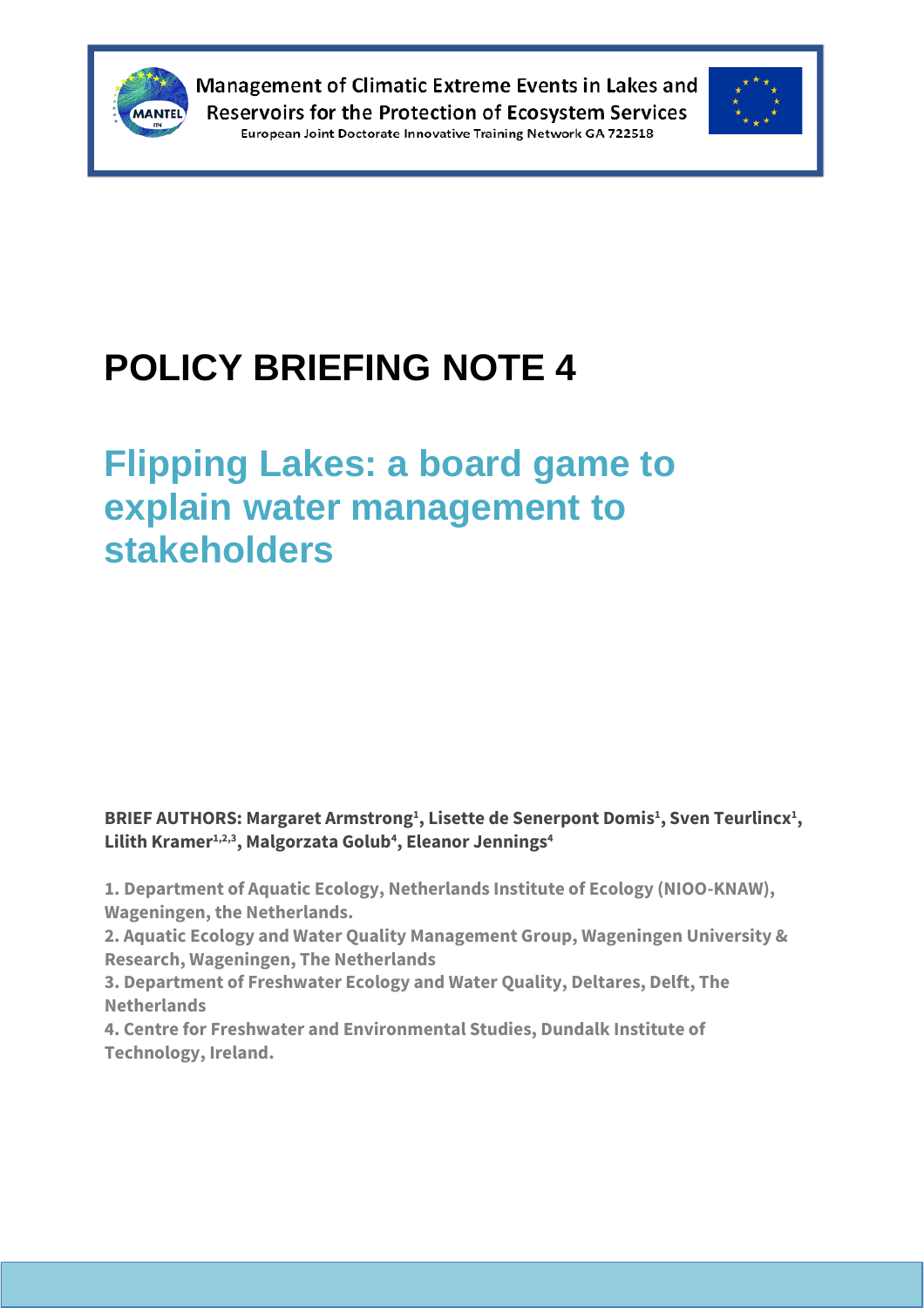



#### **INTRODUCTION**

**Using games to explain complex and discipline-specific concepts can offer a novel way to provide scientific knowledge to communities and other stakeholders. Flipping Lakes is a game-based approach for communicating and educating stakeholders about water quality management. In the game, the players take on the role of water managers and are tasked with preventing a lake from flipping from a clear to a turbid state. They play cards to implement management measures to keep the lake clean. The use of such games can lower communication barriers and increase understanding of difficult water quality concepts. Flipping Lakes is highly customisable, and therefore can be applied in a variety of settings. It provides a novel method to engage stakeholders and communities to address local and global water challenges.**

#### **BACKGROUND**

- Water-quality management requires knowledge of many disciplines, including hydrology, ecology, governance, human behaviour and economy.
- This diverse information is often difficult to communicate to a wider stakeholder audience.
- Having a well-educated local community, however, allows for integration of their local knowledge into management actions and gives a better chance of success.
- Serious games, defined as "games that are used for purposes other than mere entertainment"<sup>1</sup> , are now used in a wide range of scientific fields as a method for communicating complex concepts.
- This policy brief describes Flipping Lakes<sup>2</sup> a serious game that is intended to facilitate outreach and to educate on catchment-scale water-quality management to local communities and other stakeholders.
- The game was developed during the MANTEL MSCA\* training programme.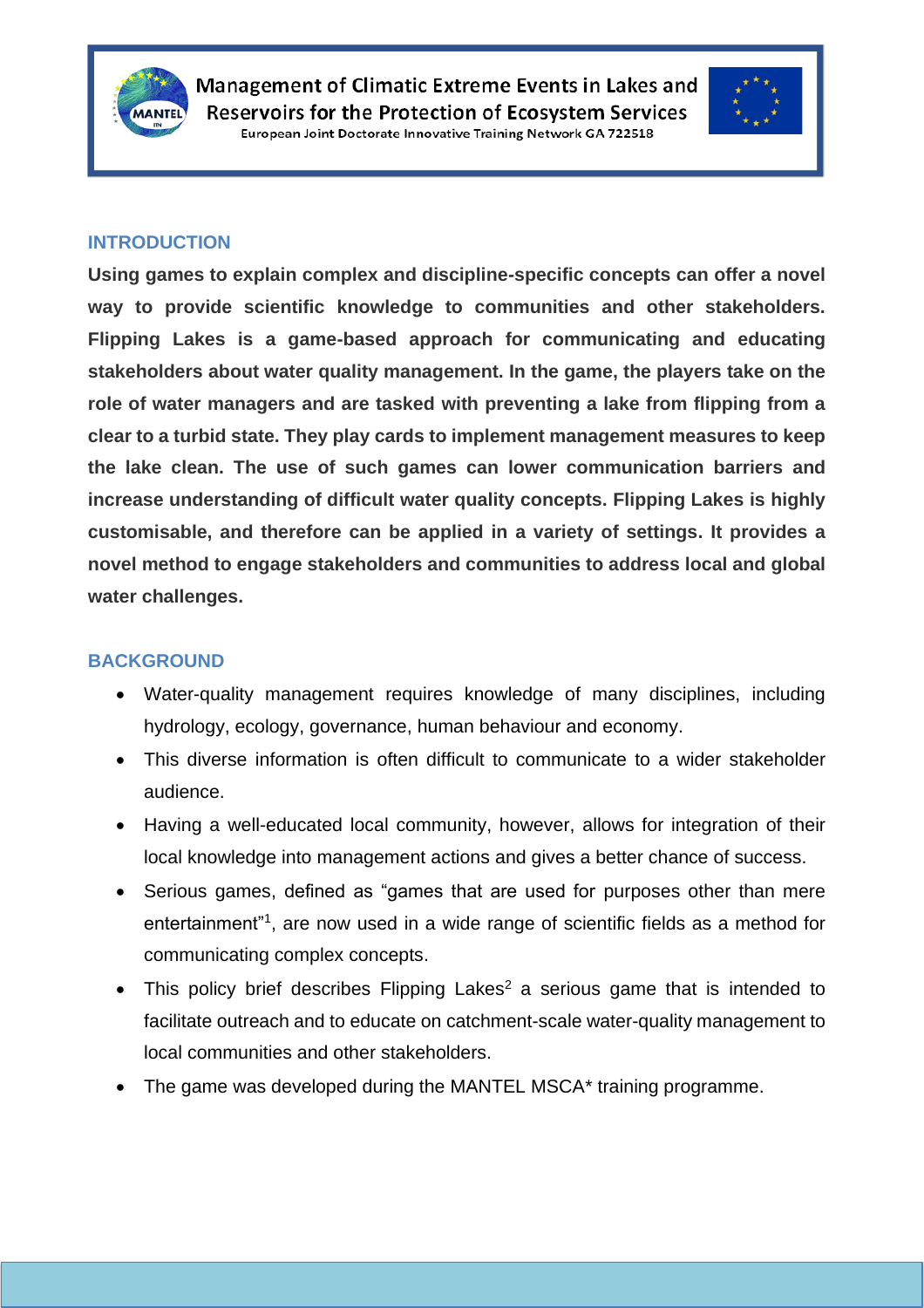



#### **OVERVIEW OF THE FLIPPING LAKES GAME**

Flipping Lakes<sup>2</sup> is a game about the management of nutrient enrichment of waters at the catchment-scale. The game takes place within a customisable fictitious catchment that is constructed as the players place cards on a table. The catchment has a focal lake. Nutrient pollution (i.e. excessive nutrient concentrations) is generated by 'catchment' cards and is transported from sources within the catchment towards the downstream lake. The players take on the role of water managers trying to protect the services provided by the lake (for example, drinking water use, recreation, biodiversity, tourism). At each turn, a player can carry out management actions aimed at either stopping the effects of the pollution (adaptation measures) or reducing pollution sources (mitigation measures). These actions have to be bought with "Aquabucks," which represent the allocation of public money for water management. A share of Aquabucks becomes available to the player at each turn.

A typical gameplay lasts for 15 rounds, each representing a year in the water system, with pollution being transported during each turn, and management actions implemented with the available Aquabucks. Failure to protect the lake can result in it flipping from a pristine (clear water) to a deteriorated (turbid water) state. This game targets a wide audience, including professionals, and is suitable for player of age 10+. It is designed to educate players on catchment management and to facilitate intersectoral discussions among water professionals and stakeholders.

#### **THE SCIENCE BEHIND THE GAME**

Regime shifts are a core concept in lake science where lakes can go from a clear state, where they are dominated by larger plants, to a turbid state, where the lake water has high levels of small microalgae. These changes are often linked to high inputs of nutrients such as phosphorus and nitrogen to the lake which fuel the growth of the microalgae. The nutrients can also be stored in the lake sediment and leak out slowly over time, and so continue to fuel the growth of microalgae, even if no more nutrient is added. Within the game, these concepts are reflected in two-sided lake cards, where one side represents a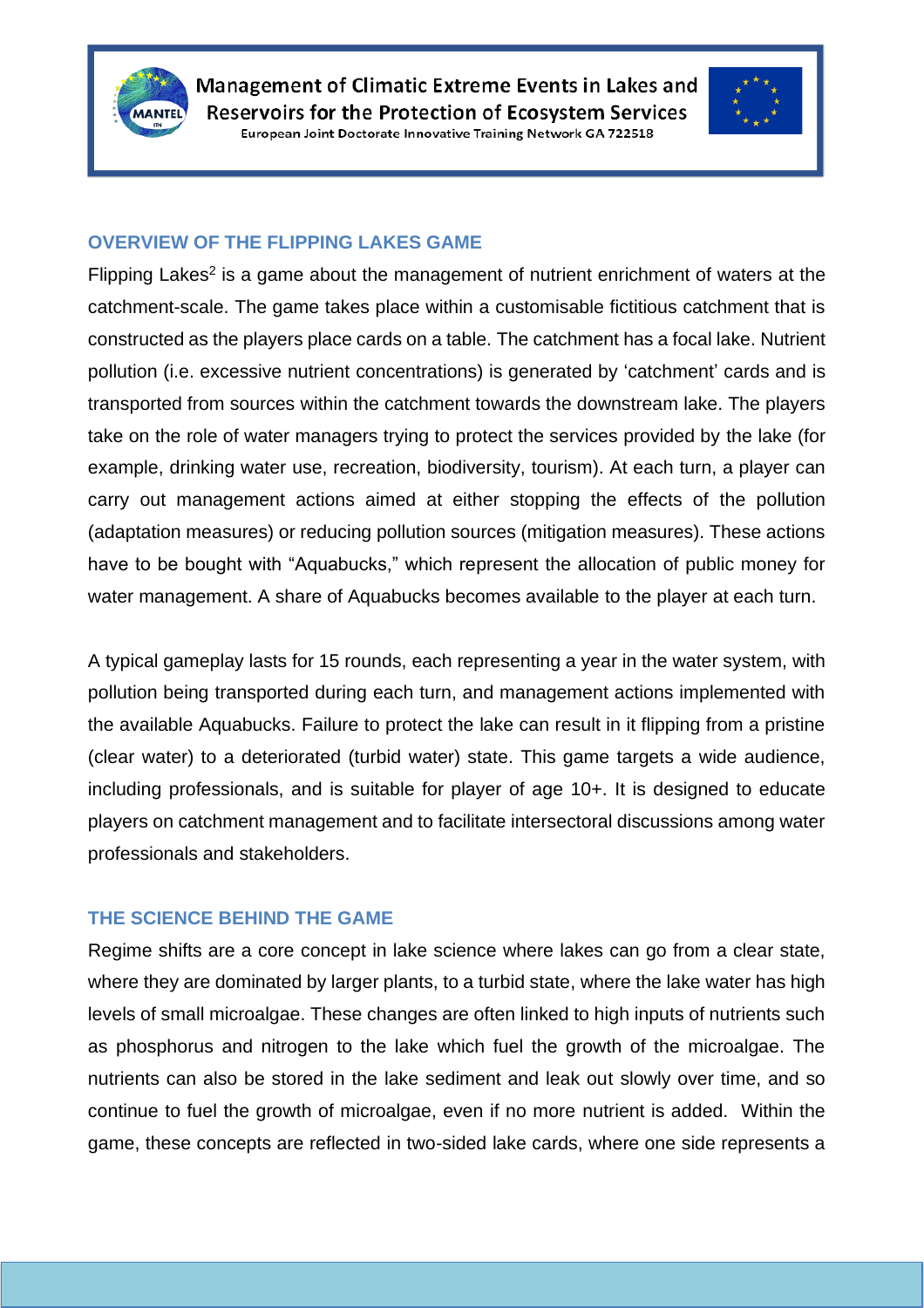



clear state, when the lake serves as a nutrient sink, and the other side is a turbid state, when the lake acts as a nutrient source. The excess nutrients from the affected lake can also cascade downstream to other lakes. These spatial cascading effects are represented in Flipping Lakes through interactions among multiple lakes within the game catchment.

#### **HOW THE GAME IS PLAYED**

The game is played for 15 rounds, each representing a lake year. There are three types of playing cards: lakes, pollution sources, and waterways (connection cards). The cards are first set up by the players as a 'catchment' on a table using a combination of cards. The configuration of the cards must always contain at least one focal lake, which is situated downstream, and an inflow point at the upstream end of the catchment. The catchment can be designed to suit the needs of the users, for example, they can replicate the local water system. As noted above, lake cards are two-sided, with one side representing a turbid state and the other a clear state (Figure 1). There are also catchment cards that represent agricultural areas, urban areas and sewage overflows that act as sources of pollution to the water system. These cards they add to the system. In addition, there are 'event' cards which represent a set of societal events and natural events. An event card is revealed at the start of each turn and can influence the rules of the game for that "year". There are 'Business as usual' event cards where nothing changes, societal event cards ('Agricultural intensification', 'Feeding ducks', etc.) and natural event cards ('Heatwave', 'Extreme drought', 'Extreme rainfall').

The lake cards are dynamic over the gameplay as the lake may flip over into the alternate state depending on the amount of pollution pieces located on the card during a given turn. The number of pollution pieces that will lead to a flip are displayed on that card. Players can take direct action to alter the lake state by implementing various management measures on the card itself or elsewhere in the catchment of cards. They can also take direct action to alter the lake state by using various management measures. The main goal of the game is to keep the focal lake from flipping over into the card's turbid state.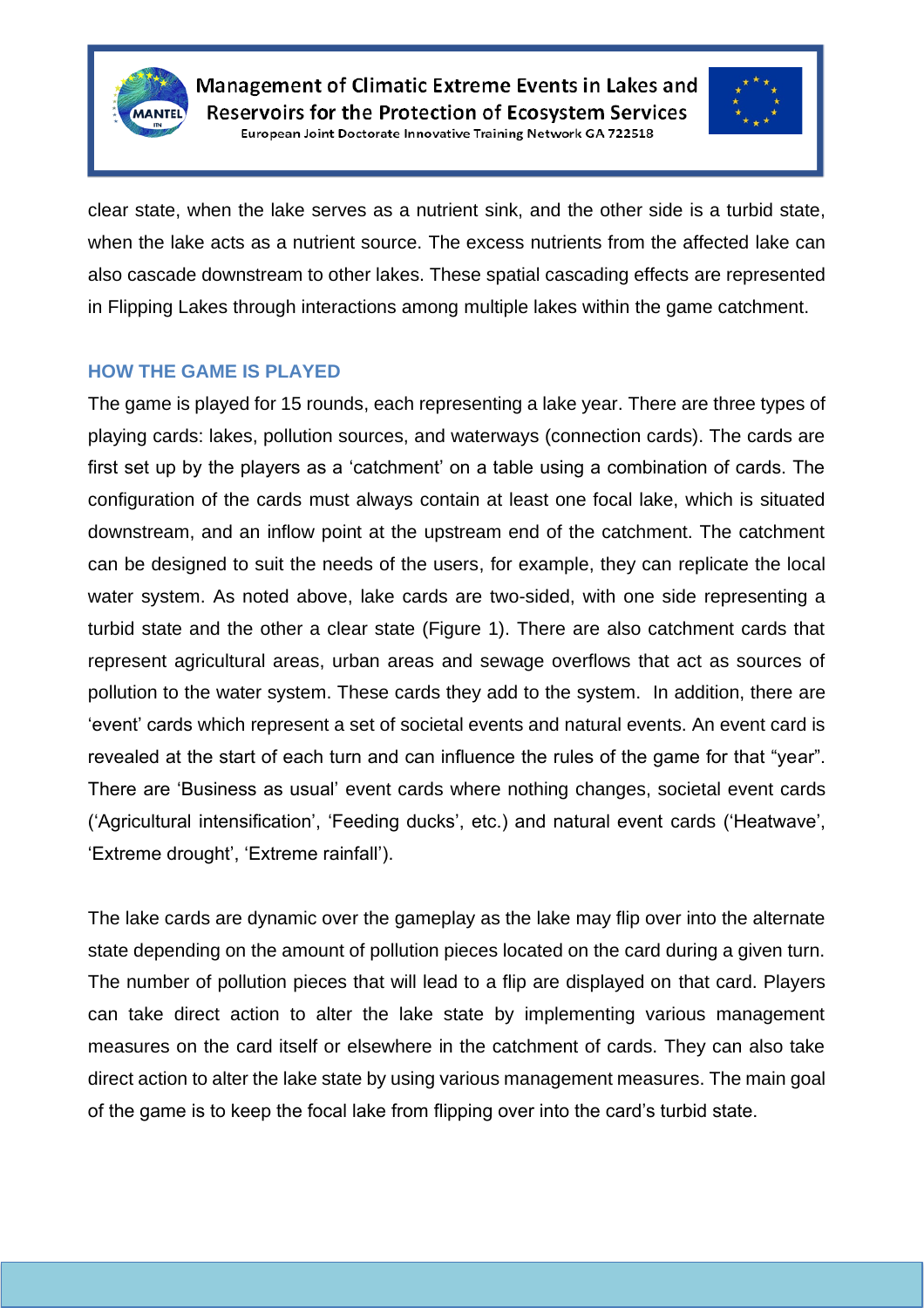

**Figure 1:** Example of lake catchment cards with the lake card's clear state (1a) including the pollution threshold value and pollution removal value and the lake card's turbid state (1b) including the pollution threshold value and pollution loading amount.

#### **AVAILABILITY**

Flipping Lakes is an open communication tool under a Creative Commons license (CC-BY-NC342 SA). The game is available at www.nioo.knaw.nl/flippinglakes and www.nioo.knaw.nl/en/flippinglakes. Game instructions and all materials are provided on the website.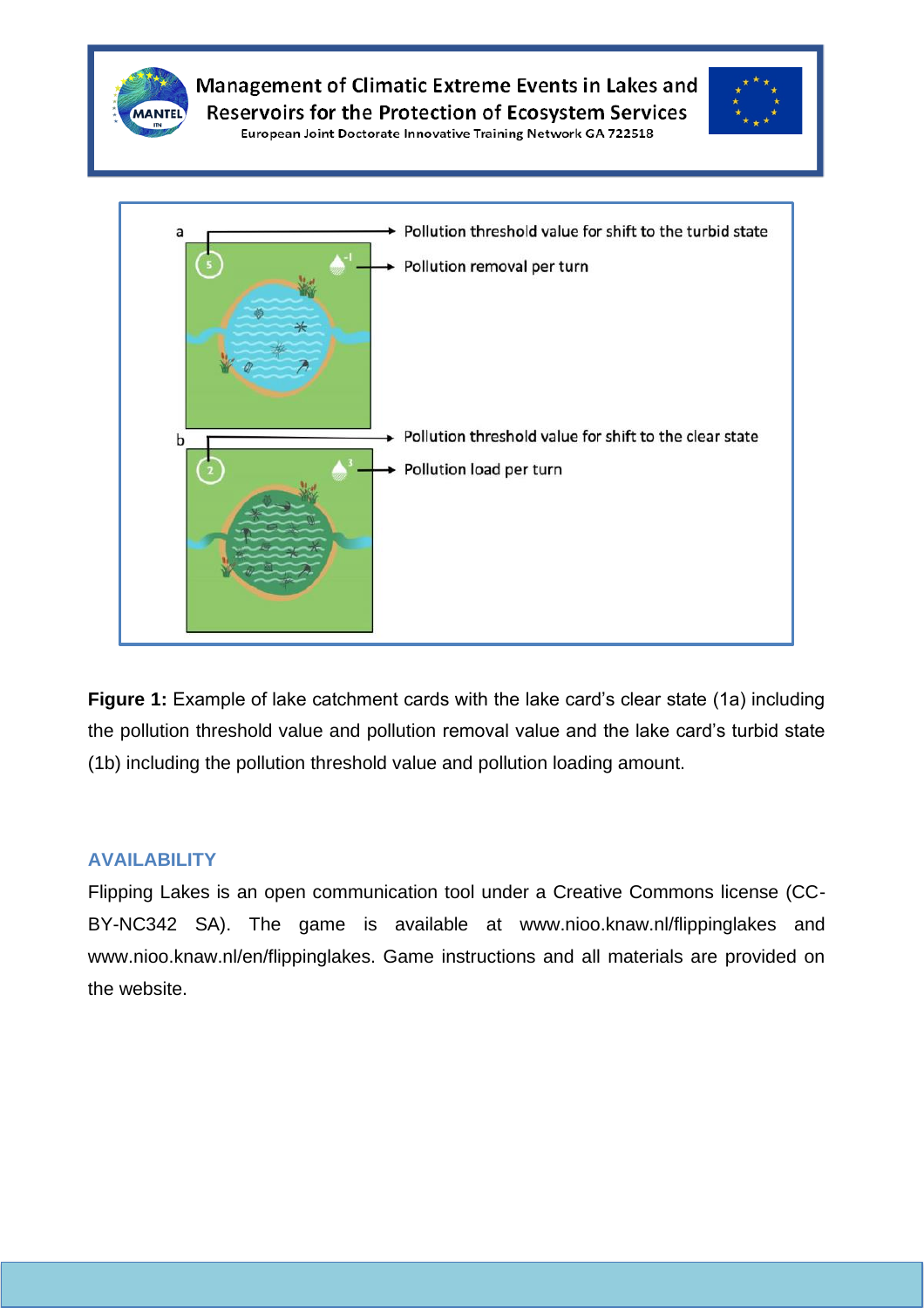



#### **ABOUT MANTEL**

*MANTEL (Management of Climatic Extreme Events in Lakes & Reservoirs for the Protection of Ecosystem Services) was an EU funded Maire Skłodowska Curie Action (MSCA) European Joint Doctorate Innovative Training Network (2017-2021, Grant Agreement 722518) that focused on training a cohort of Early Stage Researchers to investigate the effects of the climate extremes on water quality, providing training in state-of-the art technology, data analysis and modelling, and linking to the water management sector.*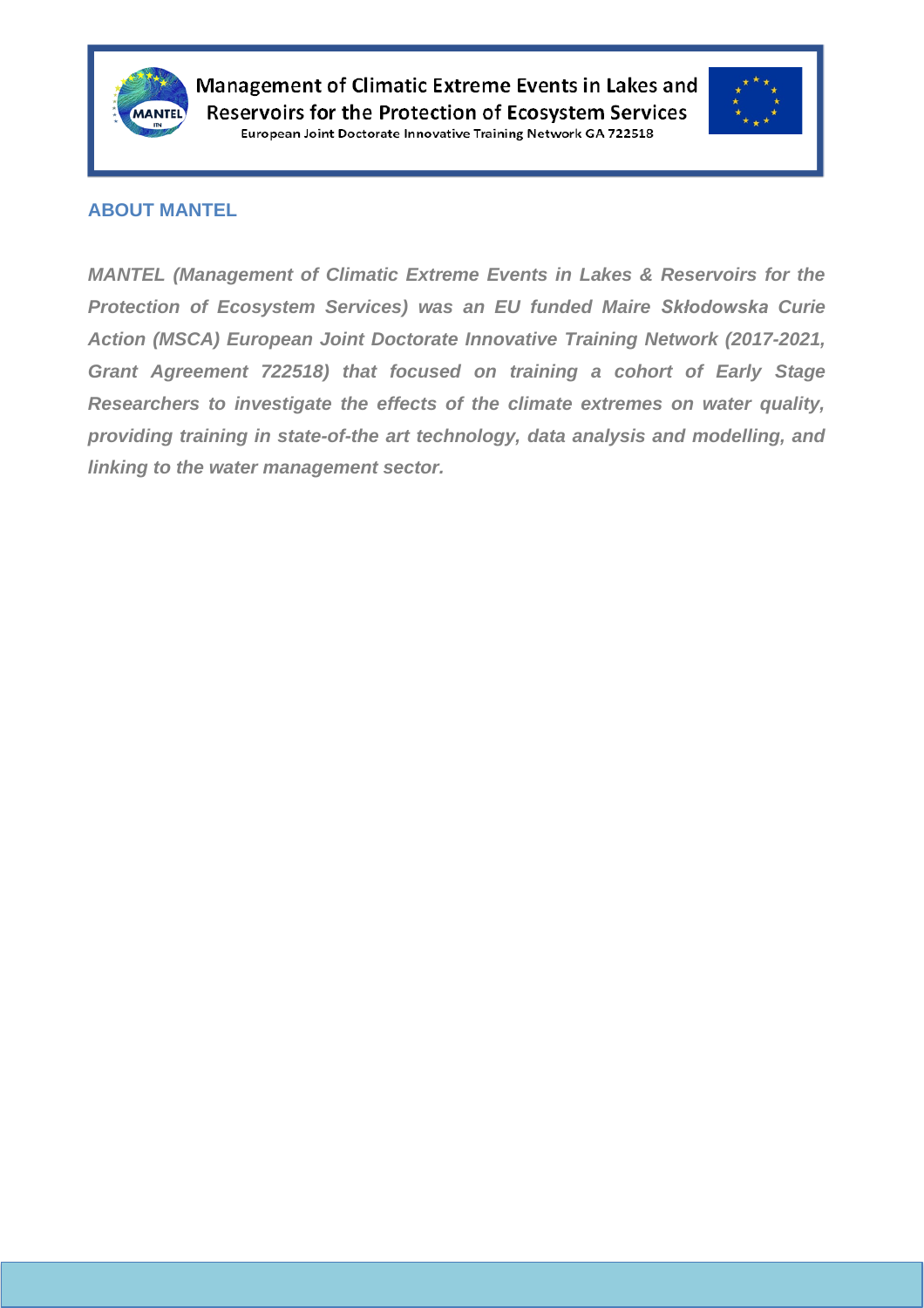



### **REFERENCES AND ADDITIONAL READING**

**1. SUSI, T., M. JOHANNESSON, AND P. BACKLUND. 2007. SERIOUS GAMES – AN OVERVIEW 28. DOI:10.4324/9780203891650-40**

**2. ARMSTRONG, M., KRAMER, L., DE SENERPONT DOMIS, L.N., VAN WIJK, D., GSELL, A.S., MOOIJ, W.M. AND TEURLINCX, S. (2021) FLIPPING LAKES: EXPLAINING CONCEPTS OF CATCHMENT-SCALE WATER MANAGEMENT THROUGH A SERIOUS GAME. LIMNOLOGY AND OCEANOGRAPHY METHODS. HTTPS://DOI.ORG/10.1002/LOM3.10436**